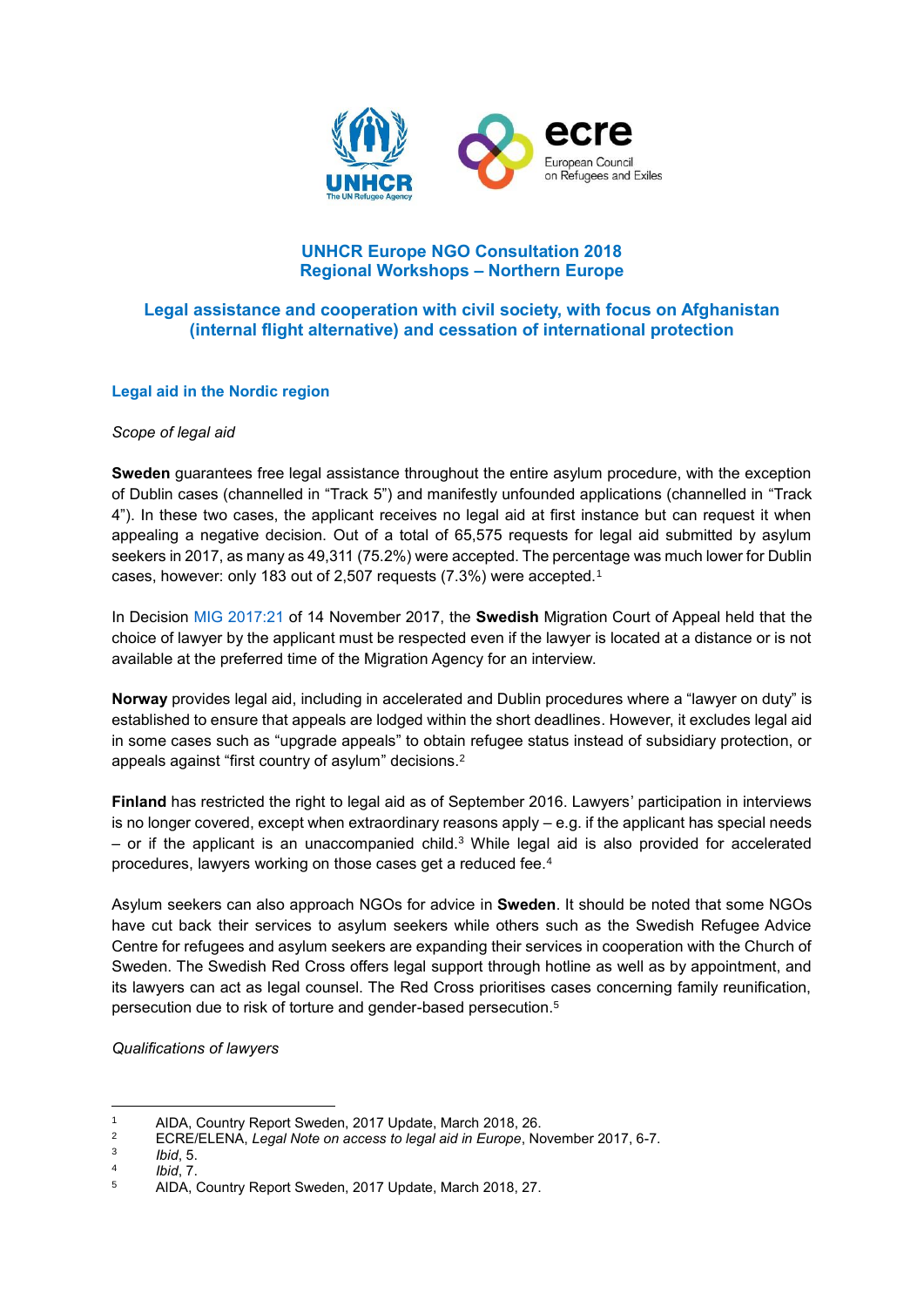In **Sweden**, the Parliamentary Ombudsman (JO) has stated in a decision that the Migration Agency is responsible for ensuring that the legal representative is sufficiently competent to perform his or her tasks; in practice, it seems sufficient for lawyers to have a law degree in order for them to be appointed by the Migration Agency or the courts. The JO has also declared that the Migration Agency should have a system where it monitors and documents the skills and/or deficiencies of legal aid providers. The previous system in Sweden – the keeping of a "black list" – was deemed not to meet legal standards. Due to JO criticism, the Migration Agency issued an internal instruction in 2017 on qualifications needed in order for the Agency to appoint a person as legal counsel.<sup>6</sup>

## **Cessation of international protection**

In **Sweden**, there is no systematic review taking place in Sweden and there are not many decisions per year taken, to the authors' knowledge. Known cases are often initiated when it comes to the authorities attention that, for example, a person has applied for and used the country of origin passport.<sup>7</sup>

With regard to Afghanistan, the Supreme Court of **Norway** noted in Case [2017/1659](https://www.domstol.no/no/Enkelt-domstol/-norges-hoyesterett/avgjorelser/avgjorelser-20181/avgjorelser---sivile-saker/tilbakekall-av-flyktningstatus-og-oppholdstillatelse/) of 23 March 2018 that the authorities had to establish a "significant and stable" change in circumstances in the country of origin. Such a change could not be inferred by the fact that the applicant, originating from Jaghori and arriving in Norway in 2011, was joined by her partner after receiving refugee status.

## **The internal flight alternative (IFA) vis-à-vis Afghanistan**

The **Finnish** Supreme Administrative Court held in Decision [HFD:2017:74](http://www.kho.fi/sv/index/paatoksia/vuosikirjapaatokset/vuosikirjapaatos/1493814896238.html) of 5 May 2017 that the IFA comprises of an assessment of whether the applicant can lead a relatively normal life without unreasonable difficulties. The Court found that Kabul is a safe and reasonable alternative, including for some families with children.

The **Danish** Refugee Appeals Board held in a [Decision of 17 January 2017](http://www.asylumlawdatabase.eu/en/case-law/denmark-refugee-appeals-board%E2%80%99s-decision-17-january-2017#content) that the internal flight alternative was not relevant or reasonable in the case of a minor without a network in Afghanistan.

Case law and practice from other European countries could be instructive. Countries including the Netherlands, Germany, Belgium, Slovenia and Austria have used IFA vis-à-vis Afghanistan. Interesting (and often conflicting) case law regarding the use of IFA regarding Kabul can be found below:

- **United Kingdom:** The latest country guidance case of the Upper Tribunal, *[AS \(Safety of Kabul\)](https://tribunalsdecisions.service.gov.uk/utiac/2018-ukut-118)*  [\[2018\] UKUT 118 \(IAC\)](https://tribunalsdecisions.service.gov.uk/utiac/2018-ukut-118) of 16 April 2018, found that, given the conditions prevailing in Kabul, it would not be unreasonable or unduly harsh for a single adult male in good health to relocate to Kabul, even without specific connections or a network. However, the person's age, nature and quality of support network must be assessed.
- **France:** The National Court of Asylum (CNDA) has taken the opposite view. In Decision [17045561](http://www.cnda.fr/content/download/130526/1323291/version/1/file/CNDA%209%20mars%202018%20M.%20H.%20n%C2%B0%2017045561%20C.pdf) of 9 March 2018, the CNDA ruled that the level of intensity of indiscriminate violence in Kabul was such as to meet the threshold of Article 15(c) of the Qualification Directive. Accordingly, by his or her sole presence in the capital, an individual would be at risk of serious harm.
- **Switzerland:** The Federal Administrative Court found in Decision [D-5800/2016](https://jurispub.admin.ch/publiws/download?decisionId=0137cc37-8c61-4408-b4eb-244526cd567c) of 13 October 2017 that Kabul cannot be considered an IFA in general. The current situation in Kabul is regarded as fundamentally life-threatening and thus unacceptable. However, this rule may be

<sup>1</sup> <sup>6</sup> Swedish Migration Agency, *Kvalitetschefens reviderade instruktion om standard för lämplighetsprövning av offentligt biträde*, I-35a/2017, 20 November 2017, available in Swedish at: [http://bit.ly/2FrNBOK.](http://bit.ly/2FrNBOK)

<sup>&</sup>lt;sup>7</sup> AIDA, Country Report Sweden, 2017 Update, March 2018, 77.